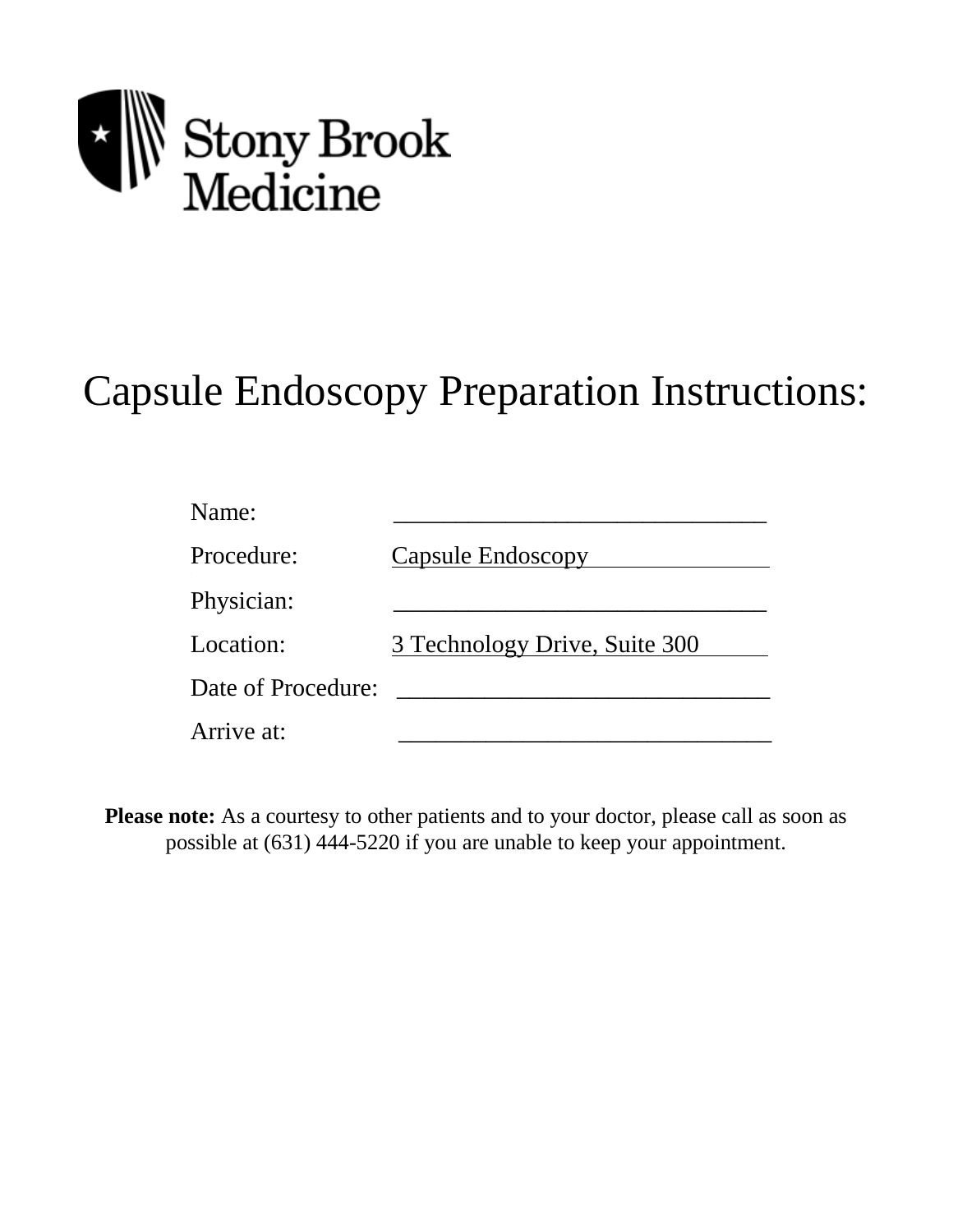

Video capsule endoscopy is a procedure using a pill with a camera inside to take pictures of the small intestine. You will need to take a laxative to clean out the small intestines. To record the images, you will wear a belt with sensors which capture the images and then stores them on a hard drive data recorder which you wear over your shoulder. The capsule transmits pictures for up to 12 hours.

You will return the recorder the following day and the images will be downloaded for your doctor to review. Because of the number of hours of video recorded, please allow up to a week for your doctor to review the images.

The capsule is disposable and does not need to be retrieved. If you believe that the capsule has not passed after 3 days or if you are experiencing abdominal pain which is not typical for you, call the office and an x-ray can be ordered to determine if the capsule is retained.

Please notify us if you have a history of:

- Dysphagia (difficulty swallowing)
- Esophageal stricture (narrowing in the esophagus)
- Bowel obstruction
- Crohn's disease
- Koch pouch
- Radiation therapy to the abdomen
- Cardiac pacemakers or other implanted device